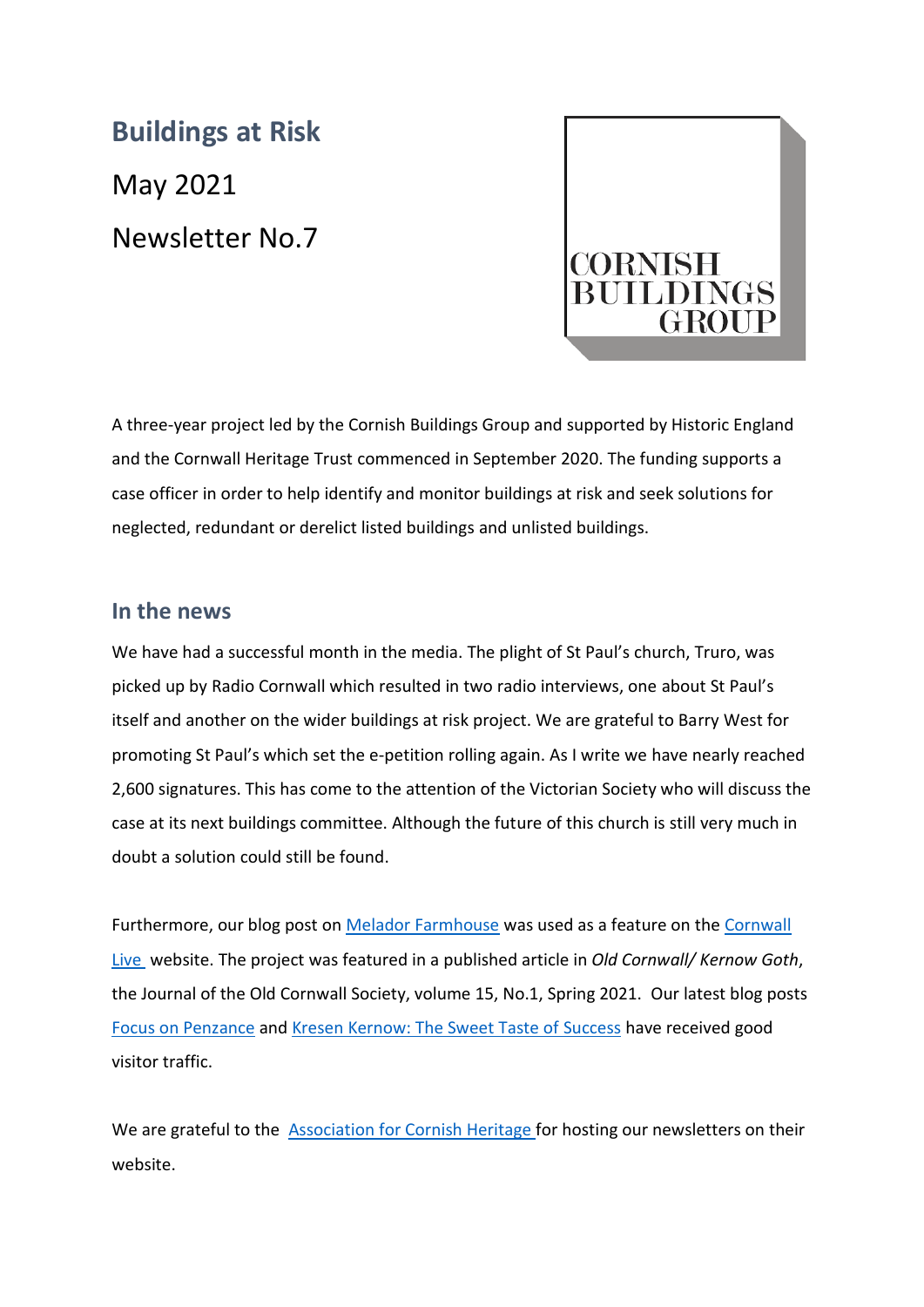## **Casework**

# Pomery's Garage, St Mawes



We featured this building in [Newsletter No. 2 w](https://buildingsatrisk.wordpress.com/2020/11/27/newsletter-no-2/)hich has consequently raised significant interest and feedback. After some conversations with interested parties we decided to submit a listing application to Historic England. This application was based on the premise that Pomery's garage is a significant and much valued historic asset on the sea front of St Mawes. Furthermore, the building contributes to an overall frontage that has Cornish and maritime distinctiveness.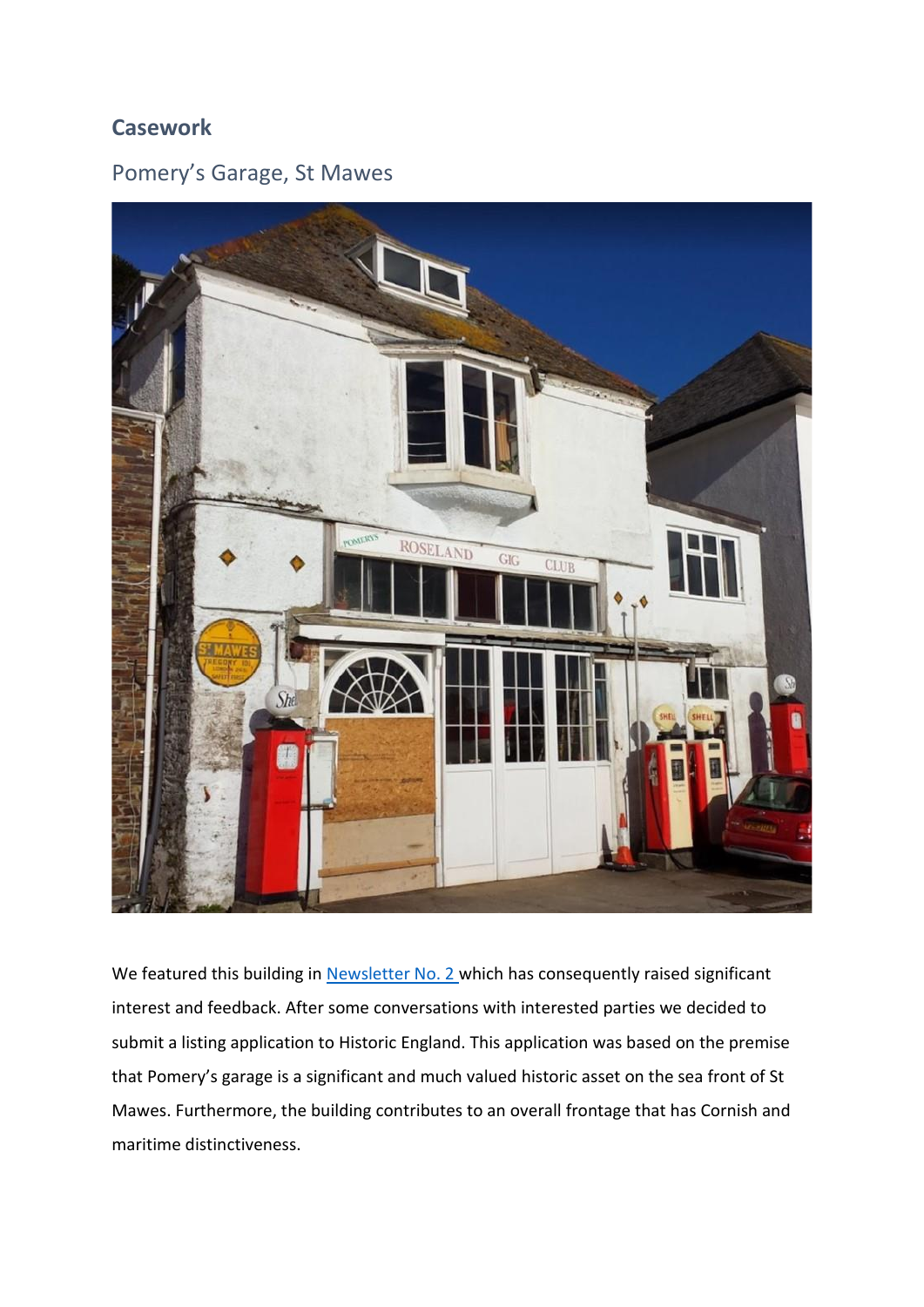Architecturally the late 18th/early 19th century former warehouse sits within a cluster of vernacular buildings that line the harbour. It is constricted of natural local killas stone with a hipped slate roof. It is rectangular in plan, stands perpendicular to and set back from the waterfront and is built into the rockface at the rear which allows for goods to be delivered at a higher level. It is ostensibly a two-storey building; however, the ground floor is exceedingly high, which allows for an internal mezzanine floor. There is a third floor in the roof-space, with a dormer windows to the front, rear and sides.

Historically it has functioned as part of maritime infrastructure, as a garage servicing locals and visitors alike and has been an artist's studio and gig club. It forecourt contains distinctive historic fuel pumps which in themselves are a rare survival. The pumps were restored by Shell Oil in 2008

The building was first identified as a pilchard store in 1829 when J. W. Buller (owner of the Manor of Borgellas) was owner. During the 19th Century the building was used as the coal store for the St Mawes Steamship Company. Coal was delivered to the rear, where it could be tipped into the building. During the early 20th Century the building was purchased by Mr Pomery who used the building as a garage for automobile repairs. During this time the doors and windows at the front were enlarged and petrol pumps were installed at the front. Mr Pomery operated a charabanc (bus) service from the building to capitalise the expanding tourist trade.

The National Transport Museum database notes

During the 1930s motor car ownership spread as the price of a car was reduced by mass production methods. The practise of keeping cars in private former stables and servicing them with the help of converted stable lads changed as ownership spread to the middle classes.

Lacking the space and facilities of their own, the new owners needed the services of purpose built garages and petrol stations. These were often converted from buildings which had been in use for instance as a blacksmith's workshop or an iron-mongers' store. Typically there was a workshop for repairs with petrol pumps in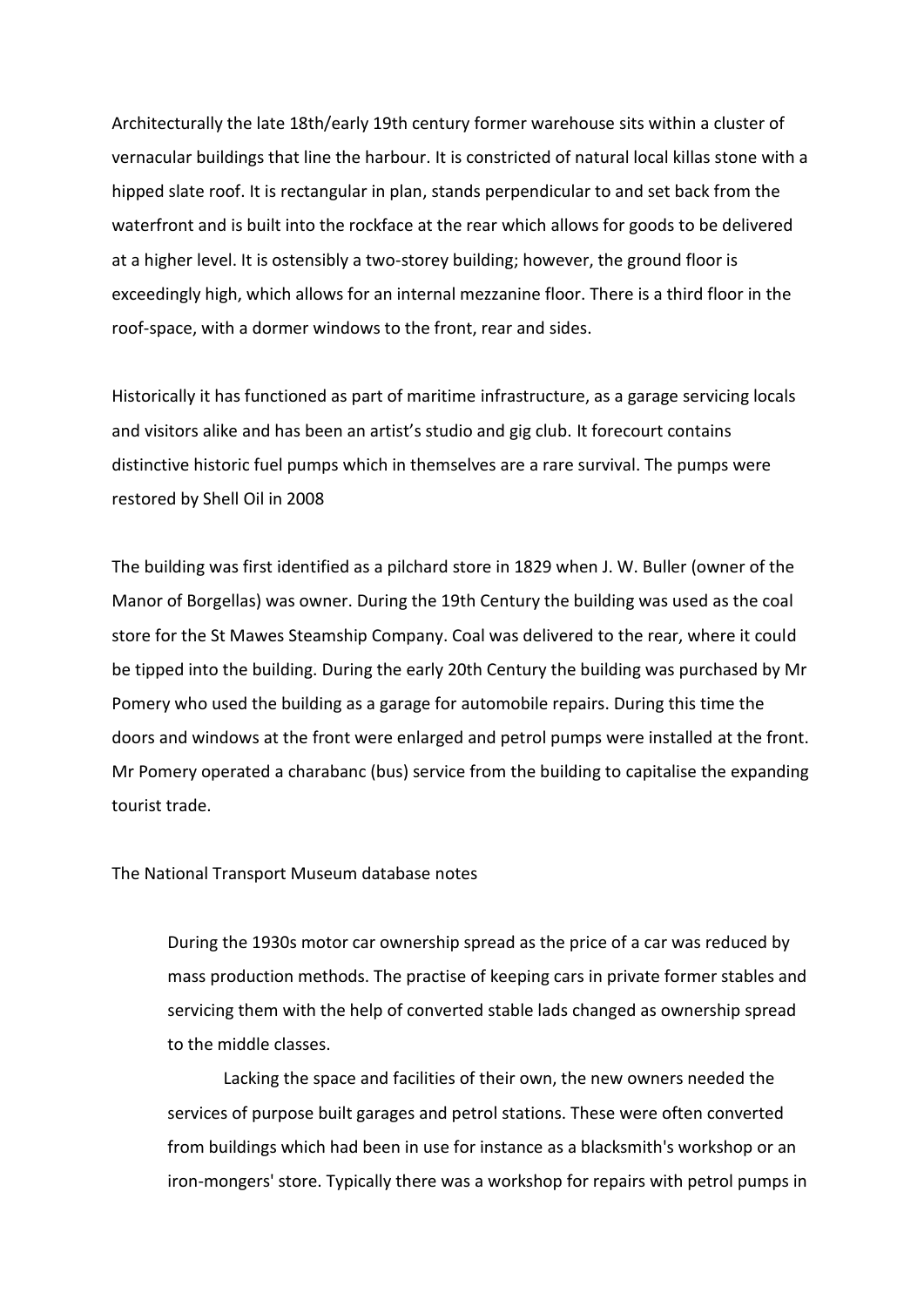front. After World War II these gradually gave way to purpose built petrol stations normally built with an ancillary workshop and a car-wash.

On the water front in St Mawes there is preserved a good example of a garage of the earlier type, in this case converted from a pilchard store. It owes its survival in the form of a garage to an inhabitant of St Mawes, Brenda Pye, who in 1976 made it into an artists' studio. She subsequently donated it to the St. Mawes Gig Club. It serves as the boathouse for the local gigs and the petrol pumps have been preserved with help from Shell.

In 1978 the artist Brenda Pye purchased the building and the ground floor was leased to the Roseland Gig Club. After Brenda Pye's death in 2015 the building was left to the gig club but the leasehold of the upper floors was bequeathed to the St Just and St Mawes Heritage Group at a peppercorn rent. However, the building was found to be in a poor state of repair and the gig club had no reserve of funds which could be utilised to make repairs.

Pomery's Building is one of the last examples of vernacular warehouse architecture in St Mawes. It dates from a period when St Mawes was a significant settlement in Cornwall, then having borough status (which was lost as a result of the Reform Act 1832), and an important harbour. The building has generally escaped the notice of previous surveyors of historic assets in the area due to the fact that it is a plain old vernacular building. However, now that this is one of the last harbourside vernacular buildings left, it is its relative original condition which renders it exceptional. In small former fishing community, which has subsequently been the victim of creeping gentrification and suburbanisation, this is a rare and important local heritage asset. The building today is neglected and at risk of demolition.

#### Market House, Penzance

Our recent blog [Focus on Penzance](https://buildingsatrisk.wordpress.com/2021/05/02/focus-on-penzance/) which highlighted the deteriorating condition of the Grade 1 listed market house received much local support. We have expressed our concerns to Cornwall Council and written to Penzance Town Deal to find out more about their recent funding bid to regenerate the town centre.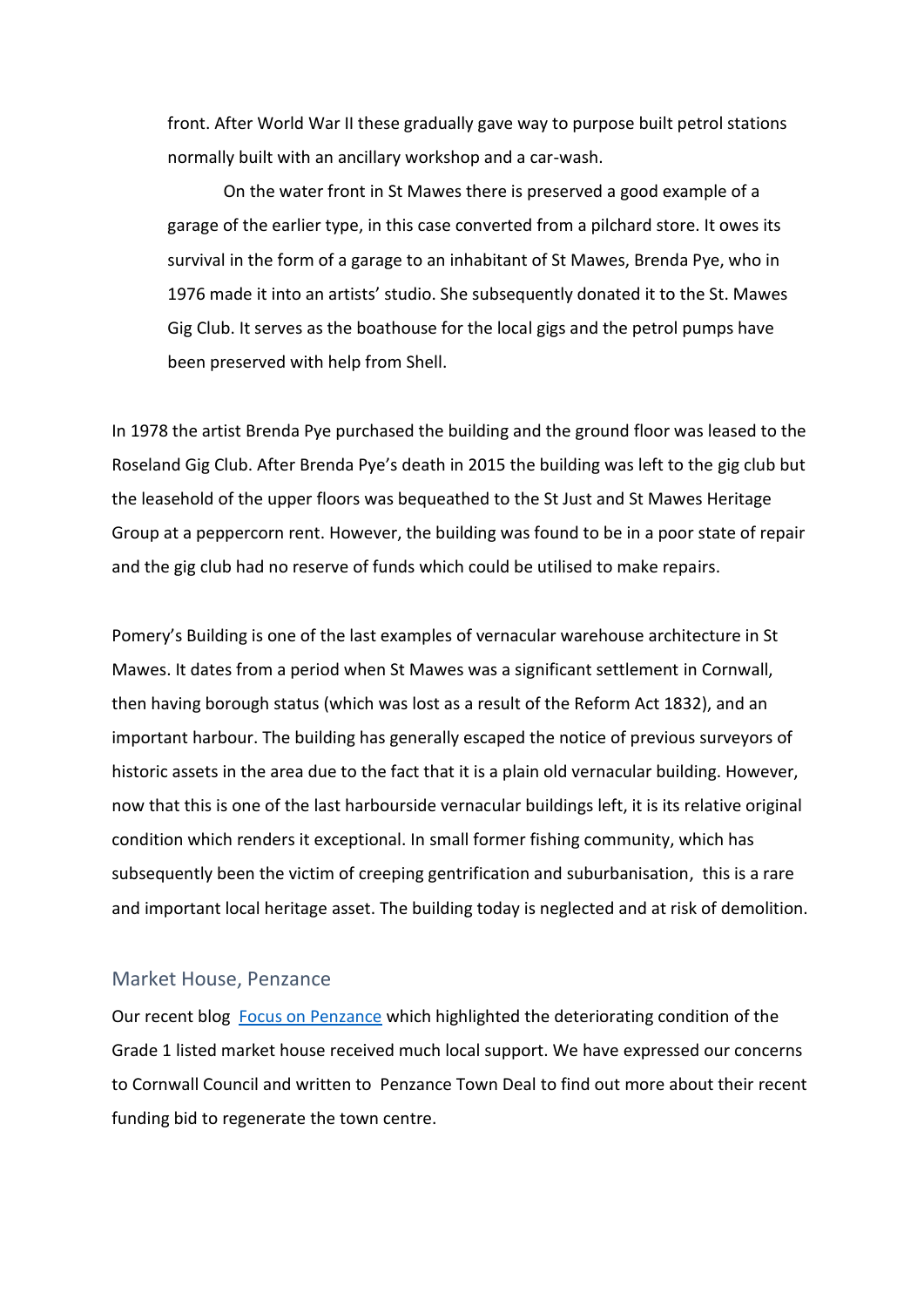Another Penzance building in rapid decline is the former Mount's Bay Inn on the seafront at Wherrytown, now lost within a sea of 1960s development. Over the winter this building has been involved in a furious row about planning permission. Certainly a building to watch.



#### **New Concerns**

#### St Agnes Higher Bal

This Grade 2 listed chimney has been fenced off for a decade or so. Over the past few years the adjacent public footpath has had to be closed for safety. The image on the listing [description](https://britishlistedbuildings.co.uk/101141507-chimney-at-sw712510-st-agnes#.YJvusahKiUk) was uploaded in 2011 and shows fencing in place. We have approached the World Heritage Site team for comment.

This does raise other concerns about mining heritage, in particular chimneys that are notably difficult and expensive to maintain. Another concern is St Aubyn mine, also Grade 2 listed (below) situated between Chacewater and Redruth. Once part of the Grambler and St. Aubyn mine which worked copper and tin lodes, the engine house is situated at the St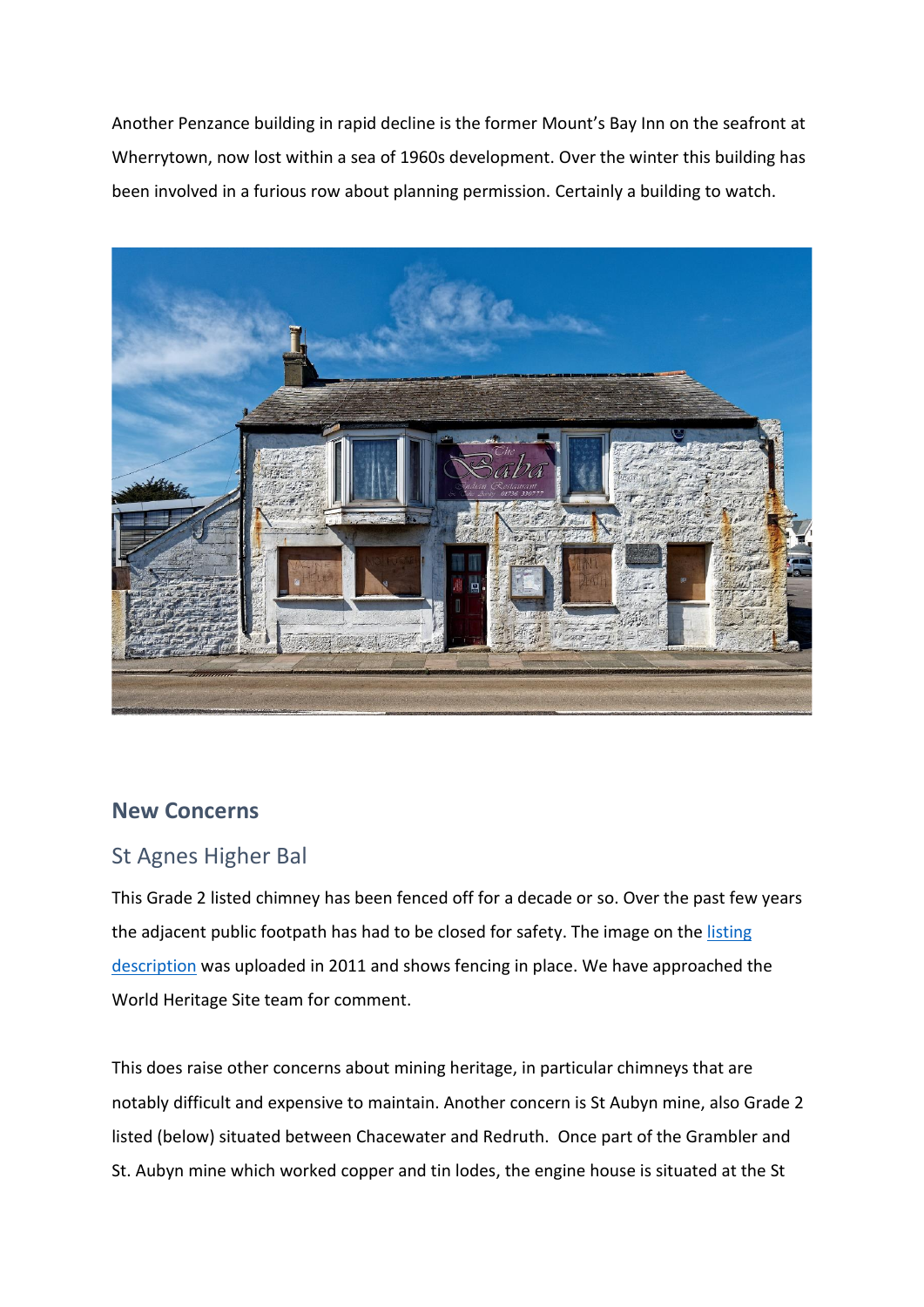Aubyn end of the sett, the Grambler section being to the west near Redruth. The building is showing obvious signs of decline particularly on the chimney where bricks are dislodged and missing.



#### **Good news**

The Cornish Buildings Group awards scheme has long celebrated excellence in both conservation and design projects. Our most recent blog showcased the [Old Redruth Brewery](https://buildingsatrisk.wordpress.com/2021/05/07/kresen-kernow-the-sweet-taste-of-success/) a building that stood deserted for many years. A fire seemed to sound the death knell for the iconic structure however, after a huge amount of work by many, the building now enters a new era of its history as a state of the art archive and library. Today, Kresen Kernow is a showpiece of what can be achieved with a redundant building.

The building received the Cornish Buildings Group Award and Cornwall and West Devon Mining World Heritage Site Award which can be added to the Building of the Year Award presented by the Michelmores Property awards scheme and a Civic Trust Award. In addition it was shortlisted for the South West RIBA Regional Awards.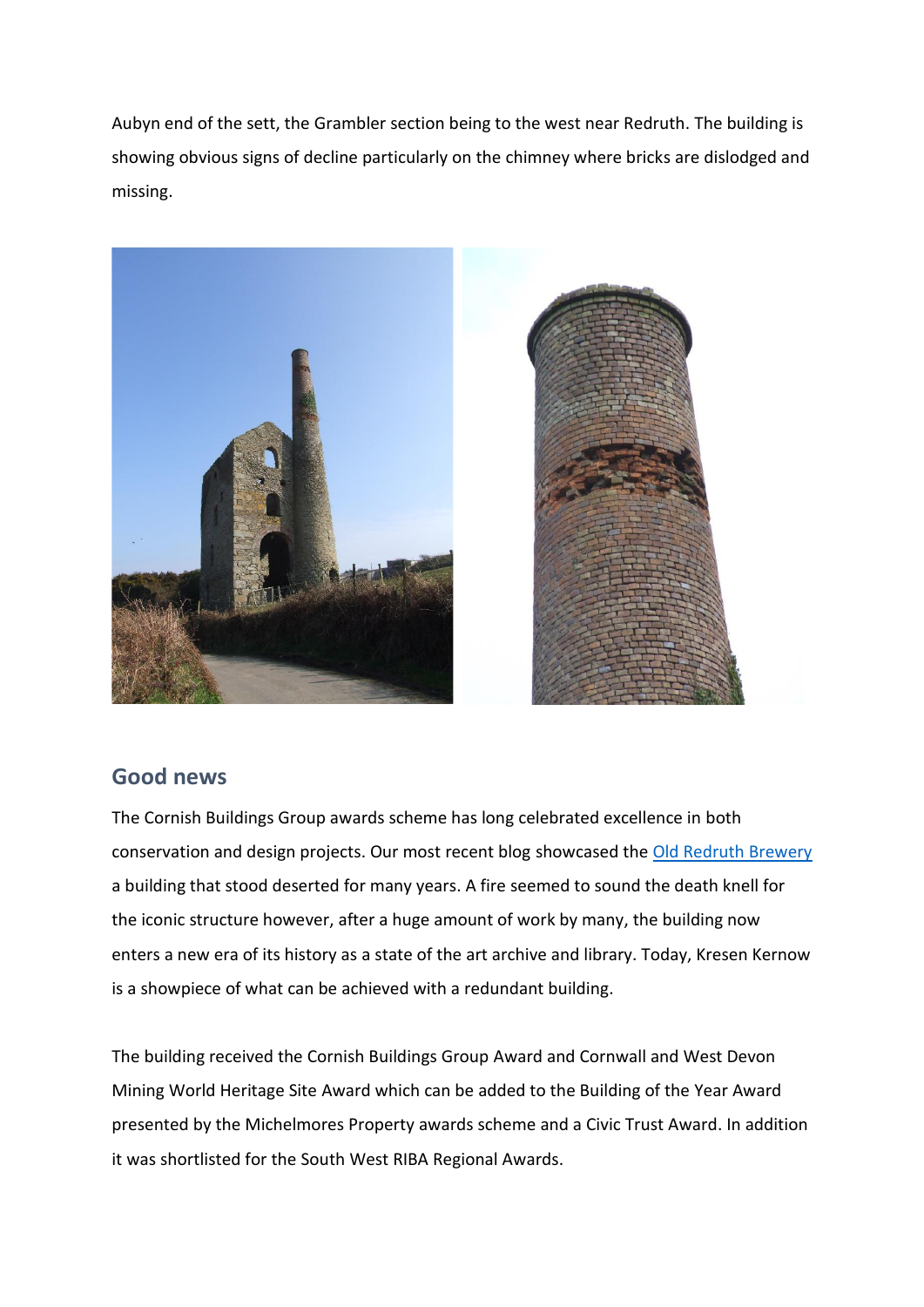This year's Cornish Building Group awards scheme has attracted entries from Cusgarne Manor and Rosewarne House, two important houses that have diligently been brought back to use by committed owners. We hope to feature both on the blog in due course.

### **How can you follow the project?**

Our Wordpress blog<https://buildingsatrisk.wordpress.com/> has proved successful and up until mid- January has received over 3,000 views. Our website has been updated as the project progresses <https://sites.google.com/site/cornishbuildingsgroup/home> Updates and alerts will be shared via our Twitter feed @CbgCornwall To keep up-to-date on the project please follow our blog; when we have something to say you will receive an alert. Or you can follow us on Twitter.

#### **Please support us**

We welcome any feedback on any aspect of the project and its aims. You can play your part in this work by volunteering to support our aims. You can do this by reporting your concerns about historic buildings or valued heritage assets in your area which are either derelict or not being properly looked after. Please contact Paul Holden at cbgcasework@gmail.com

A form that will help us with some background local knowledge is available on our website [https://sites.google.com/site/cornishbuildingsgroup/buildings-at-risk-register/buildings-at](https://sites.google.com/site/cornishbuildingsgroup/buildings-at-risk-register/buildings-at-risk-project-2020-2023)[risk-project-2020-2023](https://sites.google.com/site/cornishbuildingsgroup/buildings-at-risk-register/buildings-at-risk-project-2020-2023)

#### **And finally…**

#### Carnon Downs Wesleyan Chapel

An application for advice to demolish an old part-derelict stable attached the rear of Carnon Downs Wesleyan Chapel has been highlighted in the latest Newsletter of the Cornwall Archaeological Society. This project has supported the production of a Heritage Impact Assessment which will inform future decisions regarding demolition .